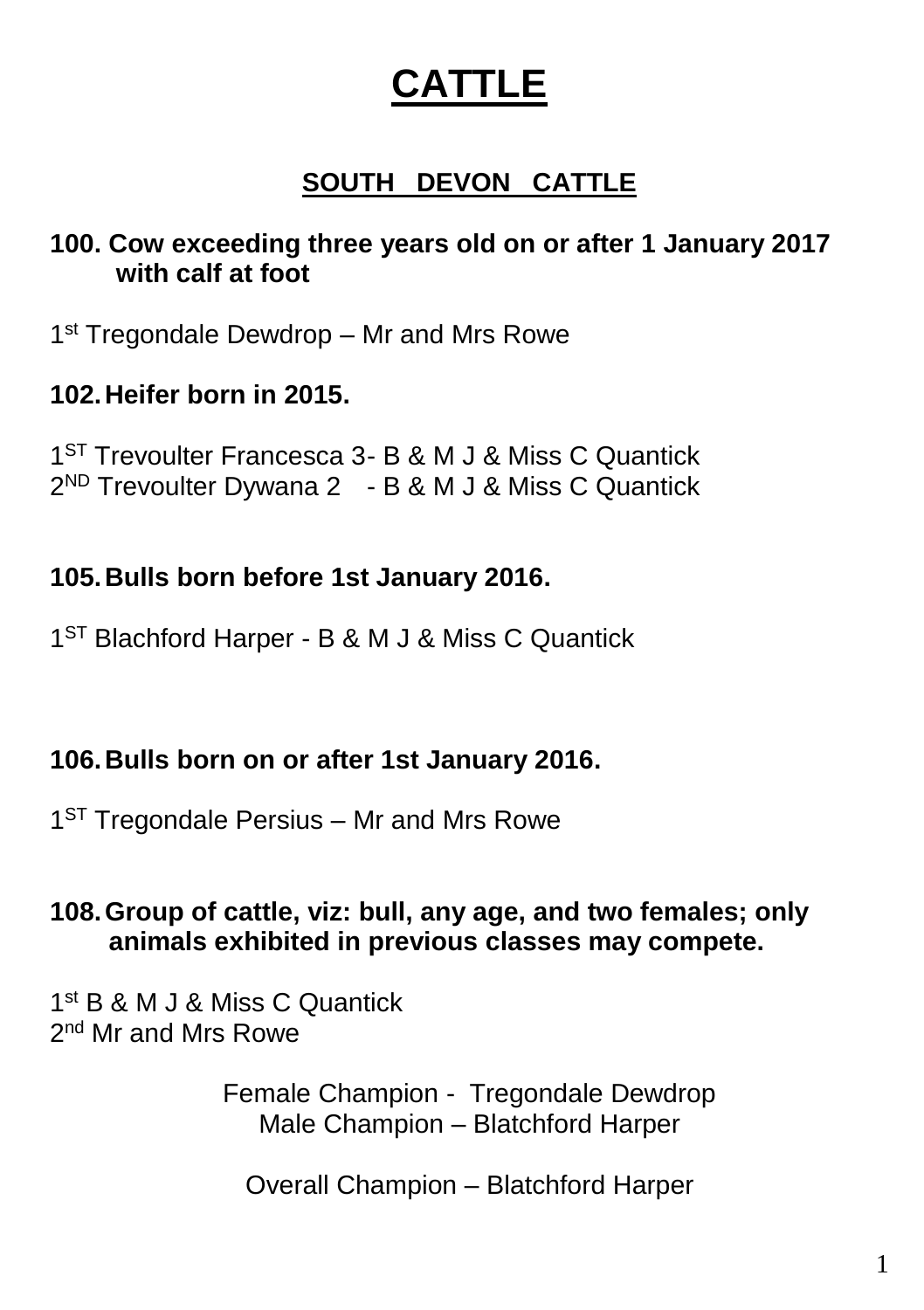## **COMMERCIAL BEEF SECTION**

## **Stewards: Ro Hughes & Martin Hann**

#### **132. Best Butcher's Beast, Steer.** *Class may be amalgamate with class 133 if less than 3 animals.*

| <b>Robbie</b> | - B & M J & Miss C Quantick |
|---------------|-----------------------------|
| Storm         | - B & M J & Miss C Quantick |

**133. Best Butcher's Beast, Heifer.** *Class may be amalgamate with class 132 if less than 3 animals.*

No Results

- **136. Potential Christmas Steer. Born on or after 1st May 2016.**  *Class may be amalgamated with class 137 if less than 3 animals.*
- 1 st Slow Hand – A F Cook
- **137. Potential Christmas Heifer. Born on or after 1st May 2016.** *Class may be amalgamated with class 136 if less than 3 animals.*

| One Last Time | – A F Cook                  |
|---------------|-----------------------------|
| Ace of Spades | - B & M J & Miss C Quantick |